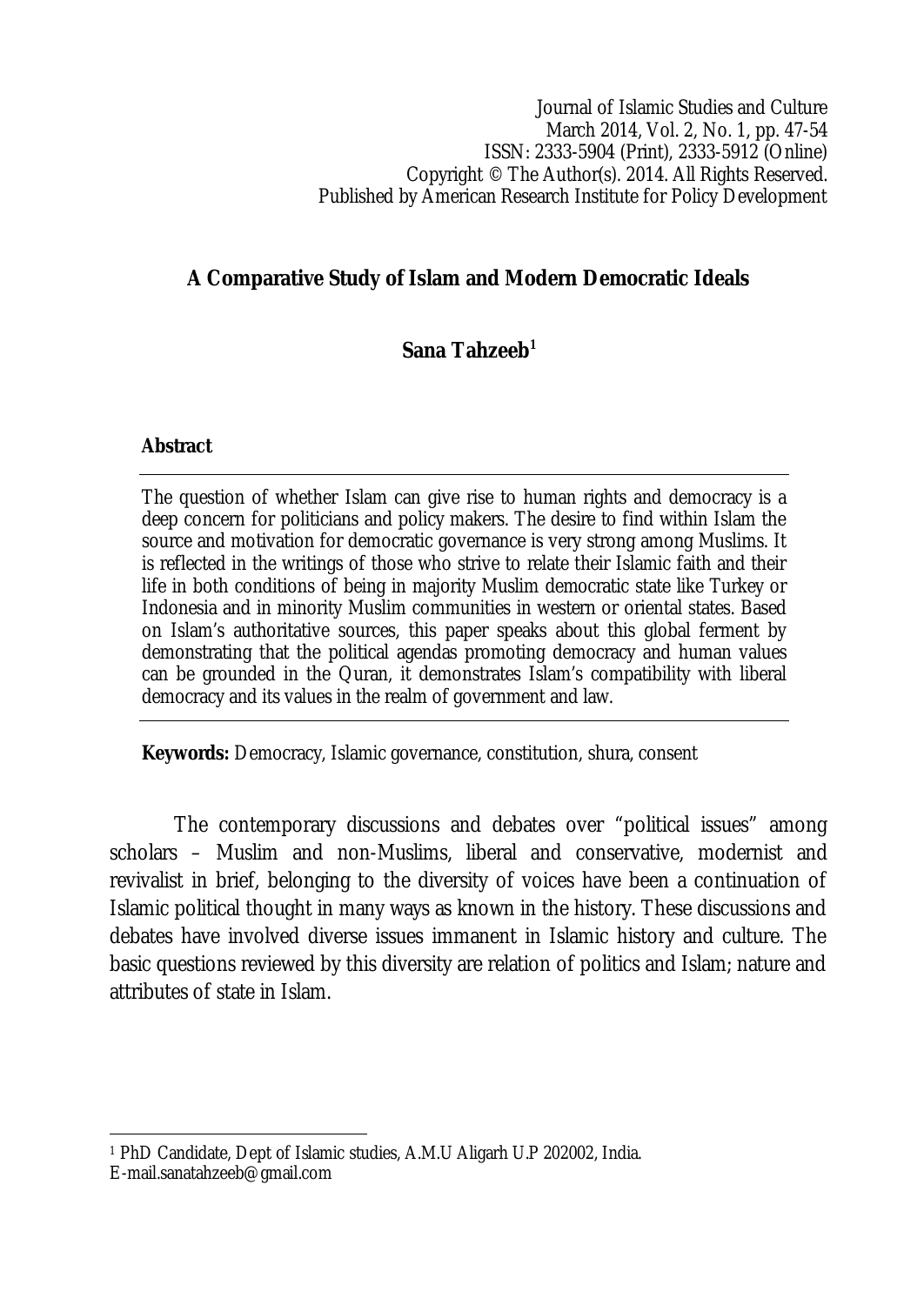The Hijra marks the beginning of political activity that is to say; Islamic political order was established by Prophet Muhammad (SAW) in 622 CE in Medina, based on the guiding principles of holy Quran, i.e. established in accordance with Divine order. In the words of A.R. Moten:

"Here [in Medina] was established the first Islamic polity of which Prophet Muhammad (SAW) was the spiritual and temporal head. He led the public prayers. Commanded the army, acted as a Judge, and formulated public policies. The foundation of "Islamic political order" was laid by Prophet Muhammad (SAW) with a written constitutes based on the directive principles of Holy Quran 17:23-27 and was carried on, developed successfully by the Khulfai Rashidin" $^{\rm 1}.$ 

The Islamic polity or political order, established by Prophet Muhammad (SAW) and developed by Khulfai Rashidin was truly democratic as it was based on the basic / Fundamental principles and values. Shura, rule of law, justice, equality, freedom, brotherhood, protection of human rights etc.

#### **The Key Features of Islamic Governance**

Democracy and the notion of democratic participation in Islam means that word 'democracy' is not a Quranic term explained in the Quran or in the Sunnah, but it means that the positive features and values of democracy are compatible with the Islamic teachings that are based on the Quran and the sunnat.<sup>2</sup> In the discussion about the political ordinance of Quran and Sunnah are one find that they do not lay down any specific form of state, the Shariah does not prescribe any concrete pattern on which an Islamic state built it does not elaborate in detail a constitutional theory.

The Quran has given some basic principles in the field of politics and constitutional affairs important principles pertaining to Islamic political order, although do not mention details and particulars. These have been left for the Muslim Ummah to formulate according to the needs of time and place. These principles considered to be 'supreme values' and have a great affect upon the formulation of the Islamic concept of state, its functions and characteristics of its system of government.<sup>3</sup>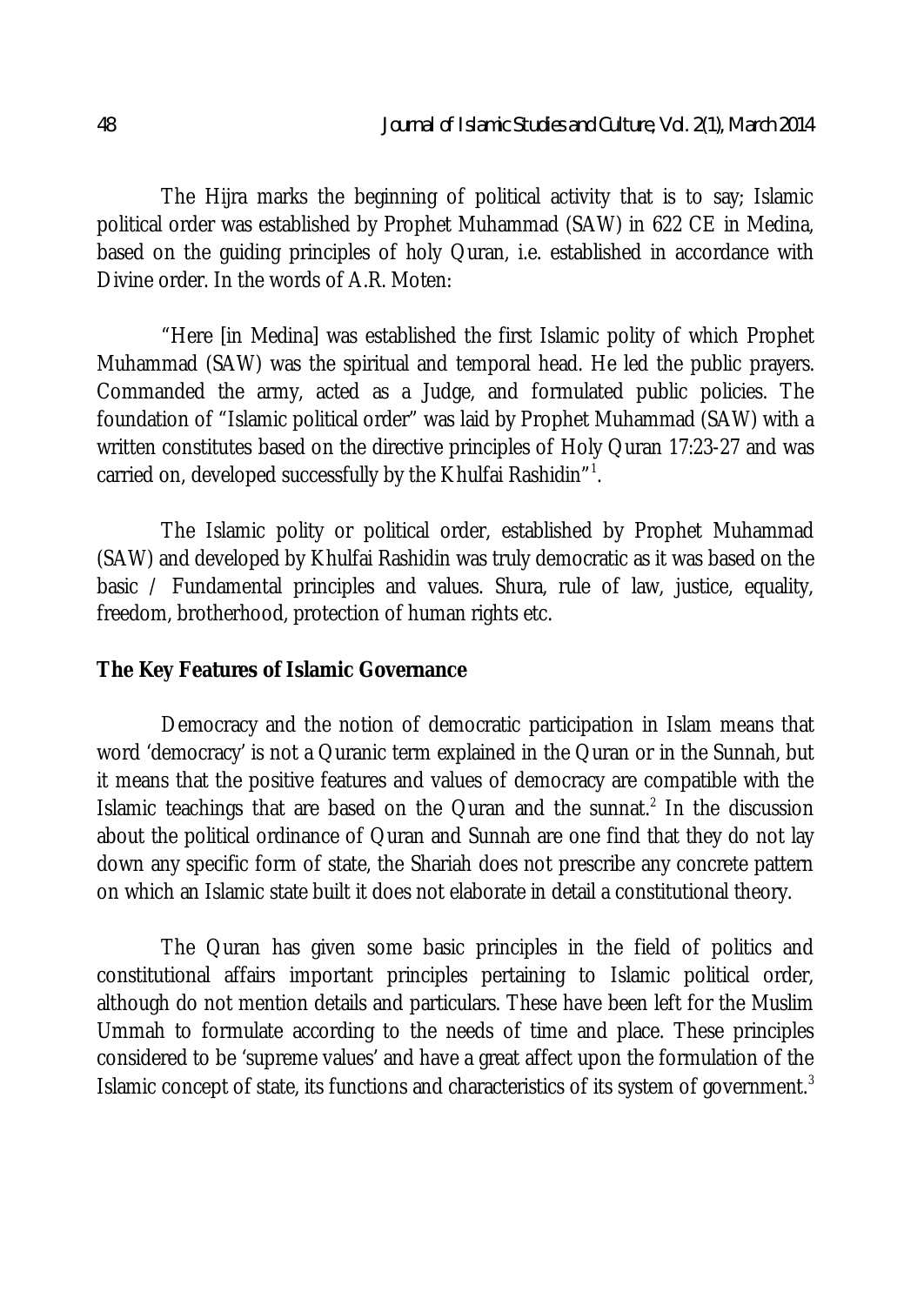### **The Constitution**

The Islamic political system is a constitutional system founded upon the conditions underlined by the Shariah, which is a complete system of life and allembracing social order.<sup>4</sup>

The constitution of Medina provides very important occasion for the development of Islamic theory. In 622 CE Prophet Muhammad (SAW) migrated from Mecca to Medina there he established the first Islamic state. For ten years Prophet Muhammad (SAW) not only ruled as a leader of the emerging Muslim community in Arab but also the political hand of the state of Medina. In Medina he exercised jurisdiction over Muslim as well as non-Muslim, within the city. The legitimacy of his sovereignty over Medina was based on his status as the Prophet of Islam as well as on the basis of the compact of Medina. As Prophet of God he had sovereignty over all Muslims by divine decree but he did not rule over the non-Muslims of Medina because he was the Messenger of Allah but ruled over them by virtue of the tripartite compact that was signed by the Muhajirun (Muslim immigrants from Mecca), the Ansar (indigenous Muslims of Medina), and the Yahud (Jews) it is important to note that Jews were constitutional partners in the making of the first Islamic state.<sup>5</sup>

The compact of Medina provides an excellent of two theoretical contracts – a social contract and a constitution. An idea of social contract was developed by Hobbes, Locke and Rousseau it is an imaginary agreement between people in the state of nature that leads to the establishment of a community or a state. In the state of nature people were free and not obliged to follow any law. They were individually sovereign. But through the contract they surrendered their individual sovereignty to the state.

The second idea is that the compact of Medina manifest itself as a written constitution. The compact of Medina clearly served a constitutional function it was the constitutive document for the first Islamic state. The first Islamic state established in Medina was based on a social contract, was constitutional in character and the ruler ruled with the explicit consent of all the citizens of the state.<sup>6</sup> Therefore government in Islam is not a kind of absolute government it is not an autocracy or an authoritarian form of government, it is a government limited to a constitution.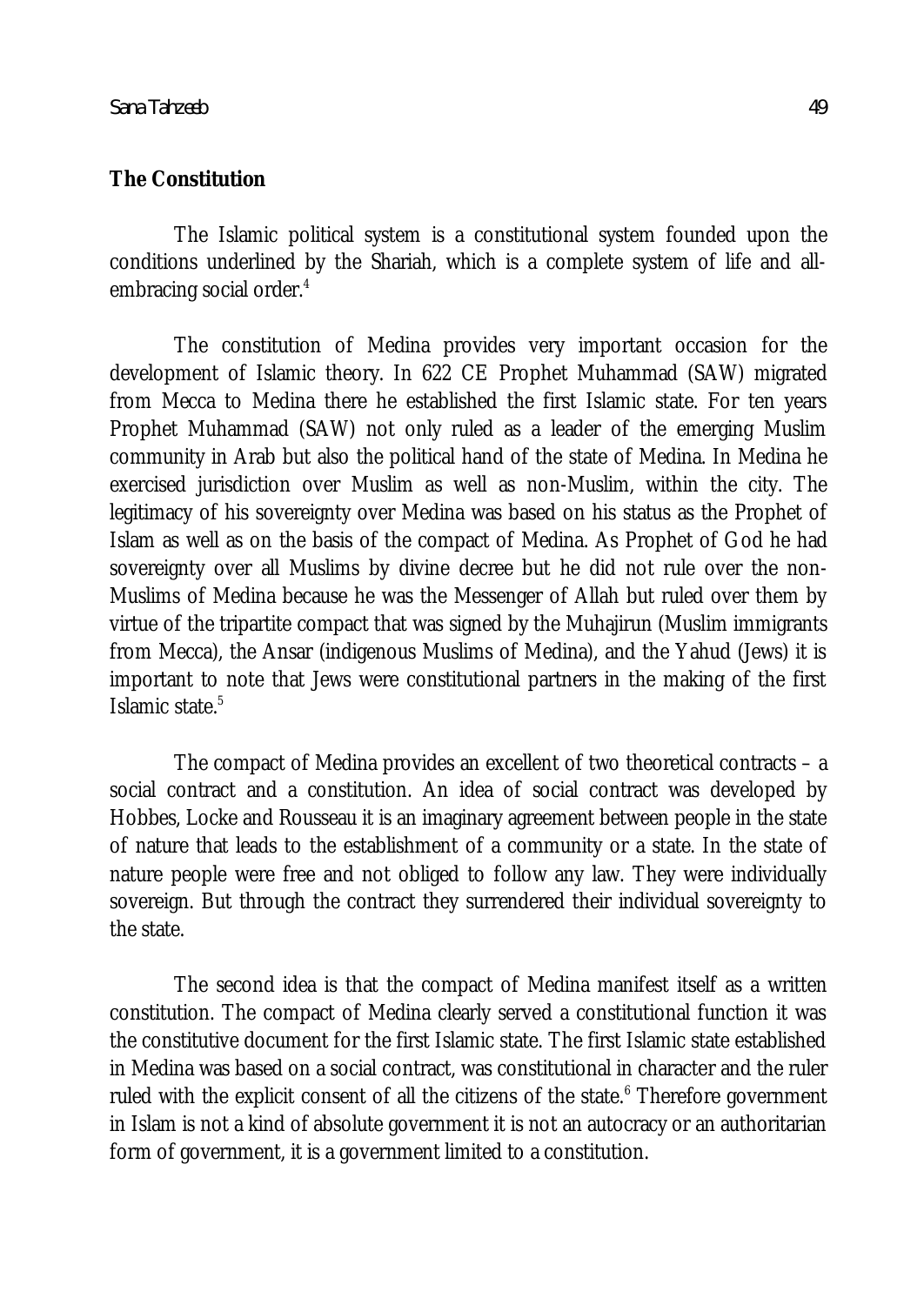## **Consent**

An important feature of the constitution of Medina was that Prophet Muhammad governed the city-state of Medina by virtue of the consent of its citizen.<sup>7</sup> The constitution of Medina established the importance of consent and cooperation for governance. In this compact Muslims and non-Muslims shared equal rights and duties they enjoyed the equal citizenship of the Islamic state, different religious communities had religious autonomy. The constitution of Medina established a pluralistic state. It promised equal security, liberty and freedom to all and all were equal in the eyes of law. This principle of equality, consensual governance, and pluralism provides legal notions of Islam to build a democratic state. The process of baya'h or the pledging of allegiance was an important institution that sought to formalize the consent of the government. In those days the ruler's authority was not fully legitimized without direct process of pledging of allegiance. The early Caliphs practiced the process of bayah, in order to legitimize the authority of the Caliph. In modern period the process of bayah can turned in to nomination followed by elections, replacing bayah with elections makes the process of pledging allegiance simple and universal it is accordance with Shariah.<sup>8</sup>

## **Shura (Consultation and Legislation)**

Is a Quranic term/concept [3:159; 42:38] meaning consultation. The term Shura, the Quranic alternative for democracy denotes consultation. The Qur'an used the word to emphasize on the democratic spirit of Islamic polity. The word signifies that the political body a set up for consultation on any problem. The word shura is an act, an idea, a social technique and a political institution. $^{\circ}$  the verse 159 of Aal-e-'Imran "and consult with them as the matter and when you decide, put trust in Allah" leaves no rooms for any doubt that Shura was one of the basic principles of Islamic political system.

The Quran also recognize the authority of those who have been chosen as leaders "O you believe obey Allah and obey the Messenger and those in authority from among you (Quran: 59)". Those who (conduct) their affairs through mutual consultation (Quran 42: 38). Shura is basically a decision making process- consultative decision making Islamic scholars considered it is either obligatory or desirable.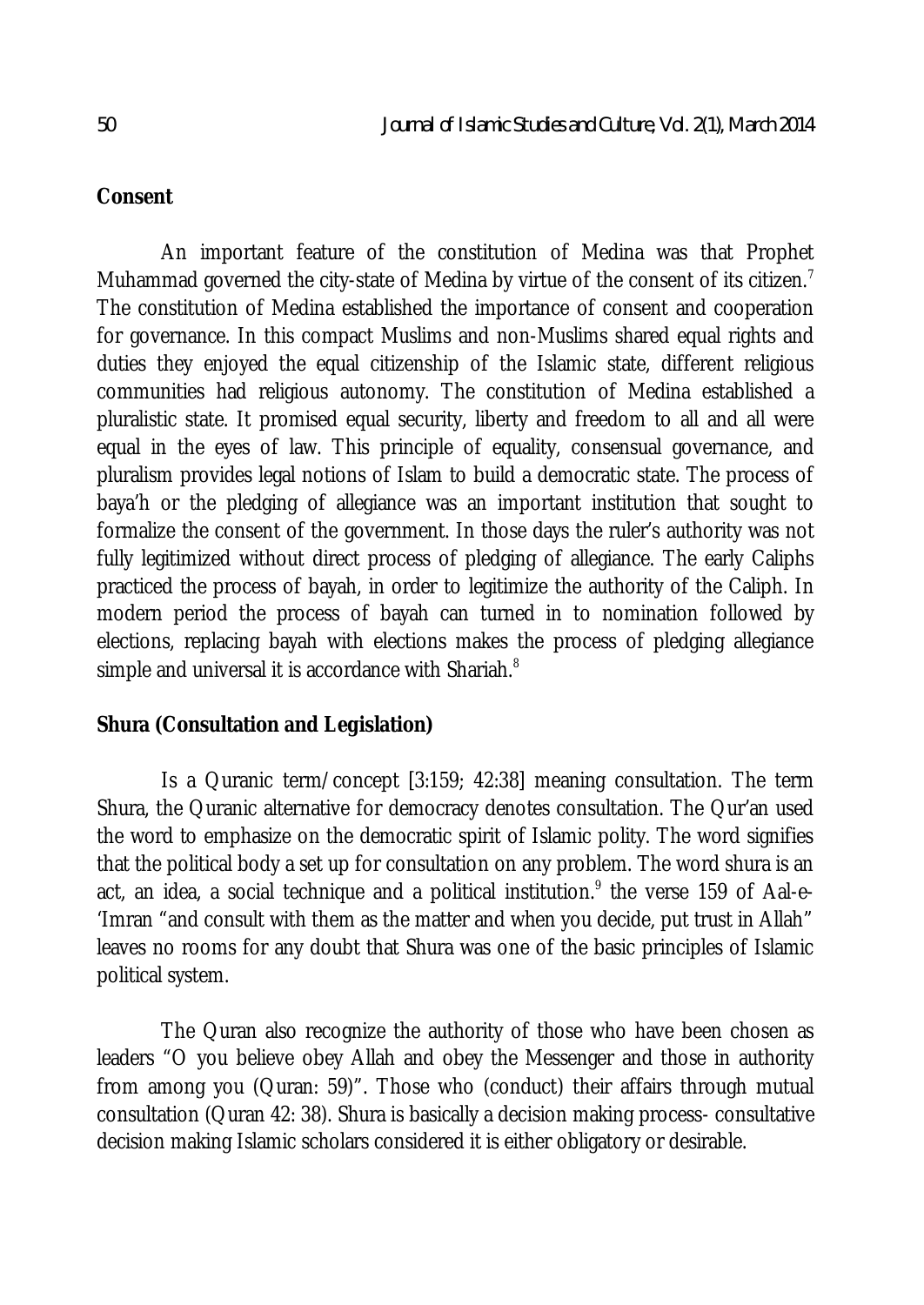Prophet Muhammad (SAW) even with his exceptional quality of being divinely guided always consulted his companions and representative of the tribes of his adherents before taking decisions. Khulfai Rashidin were also the defenders of the consultative institution. In this regard, the Shari'ah does not confine consultative to the religion sphere it does not provide a specific forms or detailed procedures for consultation. The Shariah left the door open to choose the method most suitable according to the needs and circumstances of time.<sup>10</sup>

The silence of the Shariah about the form of consultation suggests the continuous temporal legislation. This legislation would relate the administration and other affairs not touched by the Shariah and those affairs about which Shariah does not provide any principle in either case it is up to the people to derive legal opinions through independent reasoning (ijtihad) and this must be in agreement with the spirit of Shariah.<sup>11</sup> In this context the consultative system of government is similar to a democratic system there is substantial similarity between Islamic political theory and democracy. There is much in Islamic sources and Islamic traditions that is favourable to making democracy the vehicle for delivering the products of Islamic governance, such as social justice, economic welfare, and religious freedom.<sup>12</sup>

Shura Quran 3:159; 42:38 is viewed not merely as a religious concept but as reflection of the public will the Quran laid down the principle of Shura to guide the communities decision making process, Shura in fact is a legislative of Islam. No laws could be making without in conformity of Shura. Shura followed the democratic method of voting to formulate the laws.<sup>13</sup>

The early period of Islam preserved a number of examples for the legislative power of the state Prophet Muhammad (SAW) himself consulted his Arab and non-Arab companions before deciding on matters not touched by the Shariah this also followed by his successors in varying style and forms. This meant to be the temporal legislation can be vested in the authority of the legislative body or council. In this respect the people of the state can use the method of a general public vote for Senate or congress and senate or any other form of consultation that suits the circumstances of the particular time and place. The specific approaches to consultation are not prescribed in the text of Islam. The procedures and the spheres of consultation are reserved for the certain circumstances of each nation, its time and place and to the human experiences and achievements.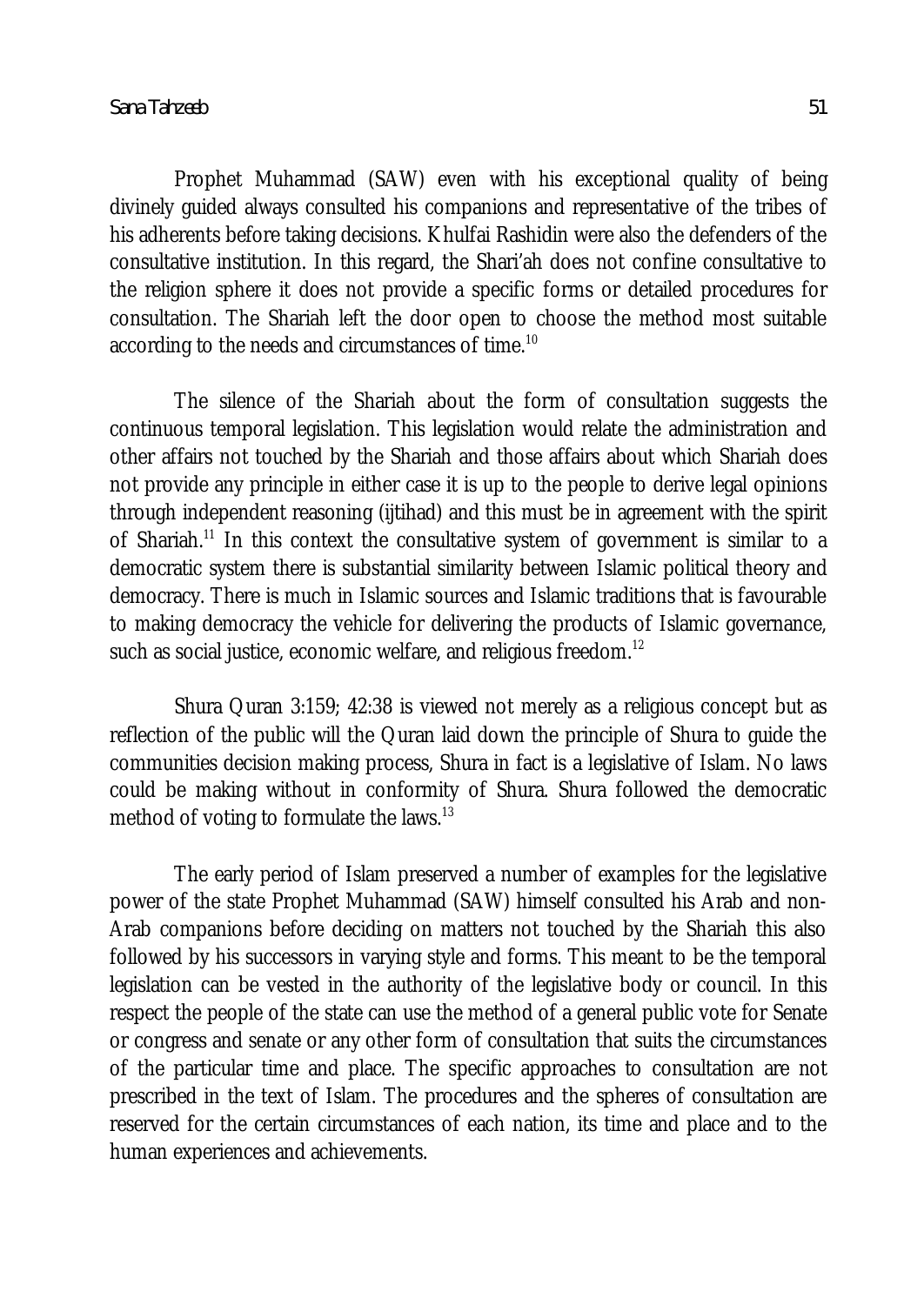Thus it's established that the procedures to be used for form of government, consultations or kind of legislature could have some alternative and adjustment from time to time without any compromise to their Islamic nature.<sup>14</sup>

The argument that 'God is the only legislator' does not make democratic system against the Islamic nature of political system. In democracy people legislate for themselves because Shariah kept silence on some issues and did not provide detail of everything of this world. The method of consultation and legislation are the heart of the structure and functions of the state, and between state and its subjects, between the subjects themselves, and between state and other states in the world community. The silence of Shariah about these affairs is suggestive for the need of continuous temporal legislation.<sup>15</sup> this means human legislation is temporal and interpretive not absolute secondly in Islam people legislate to people, as people legislate to people in a democracy. In either case human beings will use their talent and expertise to legislate in ways suited to their situation. Here the only difference that the people in Islam will legislate on the basis of the spirit of Shari'ah.<sup>16</sup>

The necessity of consultation is a political consequence of the principle of the caliphate of human beings. The importance of consultation as a part of Islamic system of rule is widely recognized. In a standard introduction to Islam, places consultation in a framework that is widely accepted:

"The importance and utility of consultation cannot be too greatly emphasized. The Quran commands the Muslim again and again to take their decision after consultation, whether in a public matter or a private one. The Quran does not prescribe hard and fast methods. The number, the form of election, the duration of representation, etc. are left to the discretion of the leaders of every age and every country. What is important is that one should be surrounded by representative personalities, enjoying the confidence of those whom they represent and possessing integrity of charcter".<sup>17</sup>

Muslim thinkers have taken this analysis further, arguing that Quran envisages the Muslim community as a perfectly egalitarian, open society based on goodwill and cooperation. Quran laid down this principle of consultation to guide the community's decision-making process.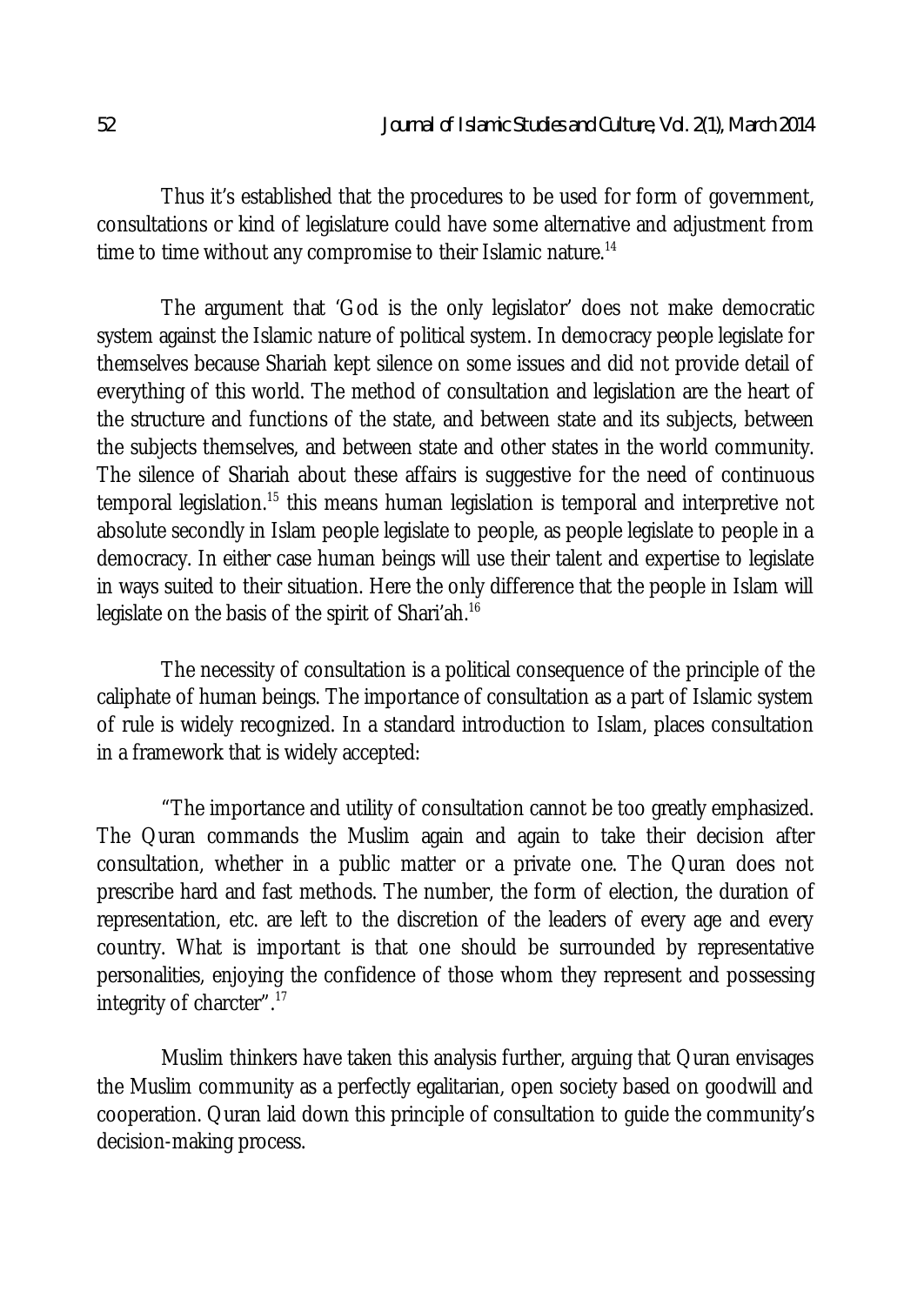In Quranic understanding of Shurah does not mean that one persons asks others for advice but, rather, mutual advice through mutual discussions on an equal footing.<sup>18</sup>

Ayatullah Baqir al-Sadr relates consultation to the rights of people "the people, being the vicegerents of Allah, have a general right to dispose of their affairs on the basis of the principle of consultation, and this should now involve the formation of an assembly whose members are the real representative of the people".<sup>19</sup> Shura thus becomes a key operational element in the relationship between Islam and democracy.

Thus Islam – its history, culture, law and ideology in fact contains concepts and values which are similar and in harmony with the positive features, values or watchwords of democracy – people's participation, rule of law, justice freedom, equality and human rights etc. although both cannot be identified with each other having some basic differences as well two system are not identical but there is substantial similarity between Islamic political theory and democracy.<sup>20</sup>

## **Reference**

- Dr. Abdul Rashid Moten, *Political Science: An Islamic Perspective*, MacMillan Press Ltd., New York, 1996, p. 29.
- Sayed Khatab and Gary D. Bouma, *Democracy in Islam* (Routledge Taylor and Francis Group London and New York, 2007, p. 29.
- Dr. Obaidullah Fahd, *Redefining Islamic Political Thought: A Critique in Methodological Perspective*, Serial Publication, New Delhi, 2006, pp. 155-156
- M.A. Muqtedar Khan, "Islamic Governance and Democracy" in Shiping Hua (ed.) *Islam and Democratization in Asia*, Cambria Press, Amherst, New York, 2009, p. 20.
- Ali Bulac, "The Mendina Document" in Liberal Islam: A Source Book (ed) Charles Kurzman, New York, Oxford University Press, 1998, for the entire text of the compact of Medina, see M.H. Haykal, *The Life of Muhammad*, trans. Ismail R. Al Faruqi, *Indianapolis: NAIT*, 1998, pp. 180-183.
- M.A. Muqtedar Khan, "Islamic Governance and Democracy" in Shiping Hua (ed.) *Islam and Democratization in Asia*, op.cit, p. 21. See also Muhammad Hamidullah, *The First Written Constitution in the World*, Lahore, Muhammad Ashraf, 1975.
- A.H. Siddiqui, *The Life of Muhammad*, Des Plaines, IL: Library of Islam, 1991, pp. 117-132 as cited in M.A. Maqtedar Khan, *Islamic Governance and Democracy*, op.cit, p. 22
- M.A. Muqtedar Khan, "Islamic Governance and Democracy", op.cit. pp. 22-23. See, Muhammad Asad, *Principles of State and Government in Islam*, op.cit, pp. 69-70.
- Dr.Obaidullah Fahad, *Islamic Shura: State, Government and Democracy*, Serials Publications, New Delhi, 2006, p. 5.